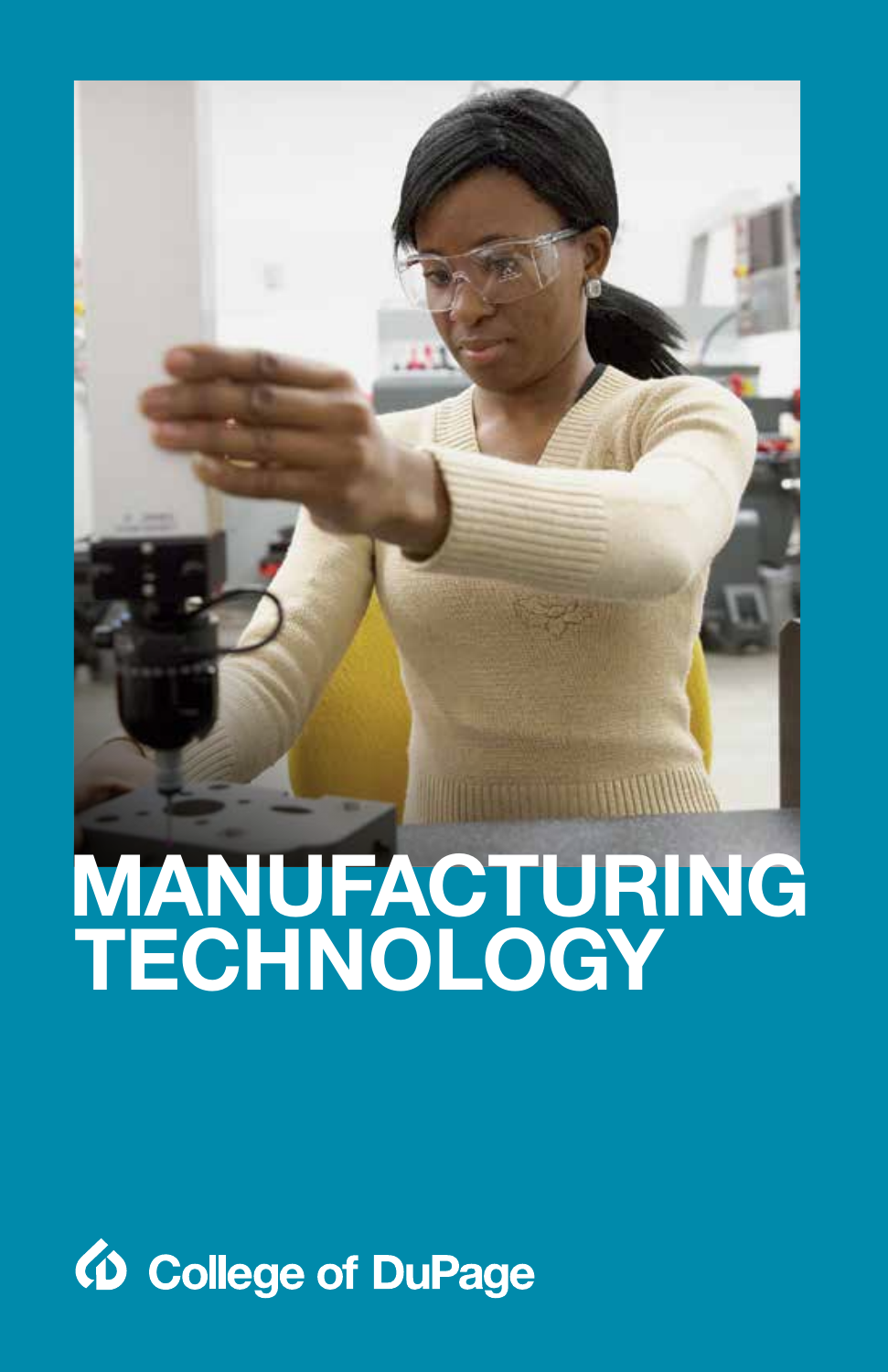# **MANUFACTURING TECHNOLOGY**

Step into the future at College of DuPage.

Jobs in the manufacturing industry have changed considerably. Gone are the low-skilled, low-pay manufacturing jobs of previous generations. Due to quickly developing and ever-evolving technologies, today's jobs in manufacturing demand much higher skills than ever before. Consequently, these jobs also offer higher pay, better working conditions, and greater opportunity for advancement than ever before. Today's manufacturing companies have been experiencing a skills gap and are scrambling to fill jobs with qualified employees. In addition, about half of the current manufacturing workforce is expected to retire in the next decade, and many who are left are struggling to keep up with the skills necessary to operate today's technologically advanced machines.

The Manufacturing Technology program provides fundamental and advanced education and practice in basic engineering principles, technical skills, and identification and resolution of production problems in product manufacturing. Depending on the chosen discipline, students develop skills in machine operations, production line operations, engineering analysis, systems analysis, instrumentation, physical controls, automation, computer numerical controls (CNC), computer-aided manufacturing (CAM), computer-aided design (CAD), manufacturing planning, materials and quality control.

**For a complete list of courses in this program visit:** cod.edu/catalog

> **"Now is a great time to be in manufacturing. In addition to exciting technological developments in the industry, there are also many people retiring, which ensures a growing need for qualified workers."**

> > **Tessa Bergmans, Human Resources Manager Dynomax, Inc.**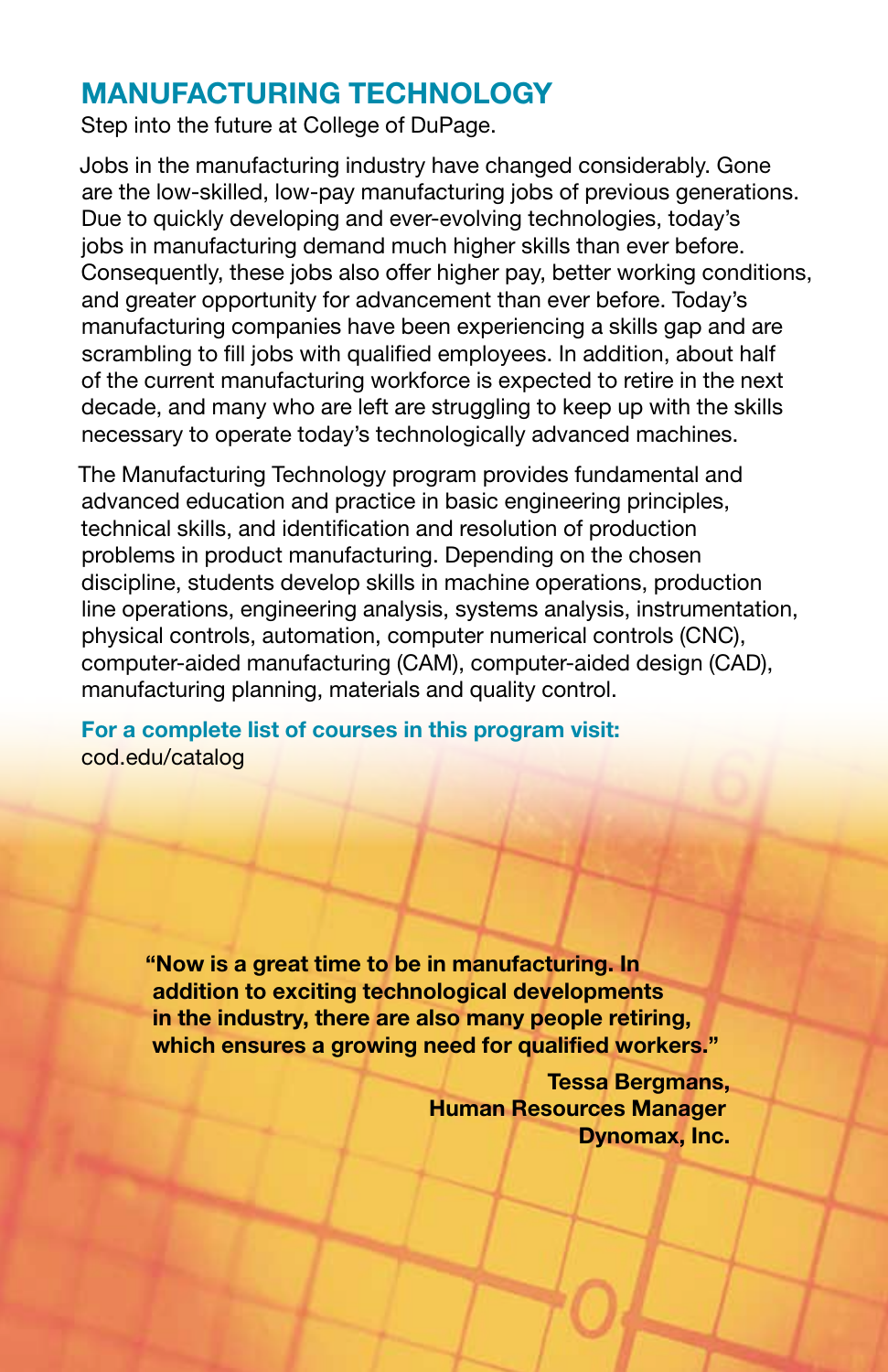

# **WHY COLLEGE OF DuPAGE IS RIGHT FOR YOU**

Whether you are preparing for a career in manufacturing, planning to transfer to a four-year baccalaureate-granting institution, or updating your skills, College of DuPage has the right program for you. We offer:

- **•** Dedicated instructors with years of practical industry experience, certification, and licensing.
- **•** Instruction in top-notch facilities and on cutting-edge equipment.
- **•** Flexible schedules with day, evening, weekend and online learning.
- **•** Practical, hands-on experience as well as classroom-based studies.
- **•** Affordable programs that get you on the fast track to success without breaking the bank.
- **•** Partnerships with more than a dozen local manufacturing firms prepare students and workers for employment and advancement through apprenticeship programs, grants and tuition reimbursement for employees.
- **•** An Advisory Committee made up of industry professionals ensures that College of DuPage's Manufacturing program offers up-to-date training on equipment and in skills that are relevant and in demand by today's employers.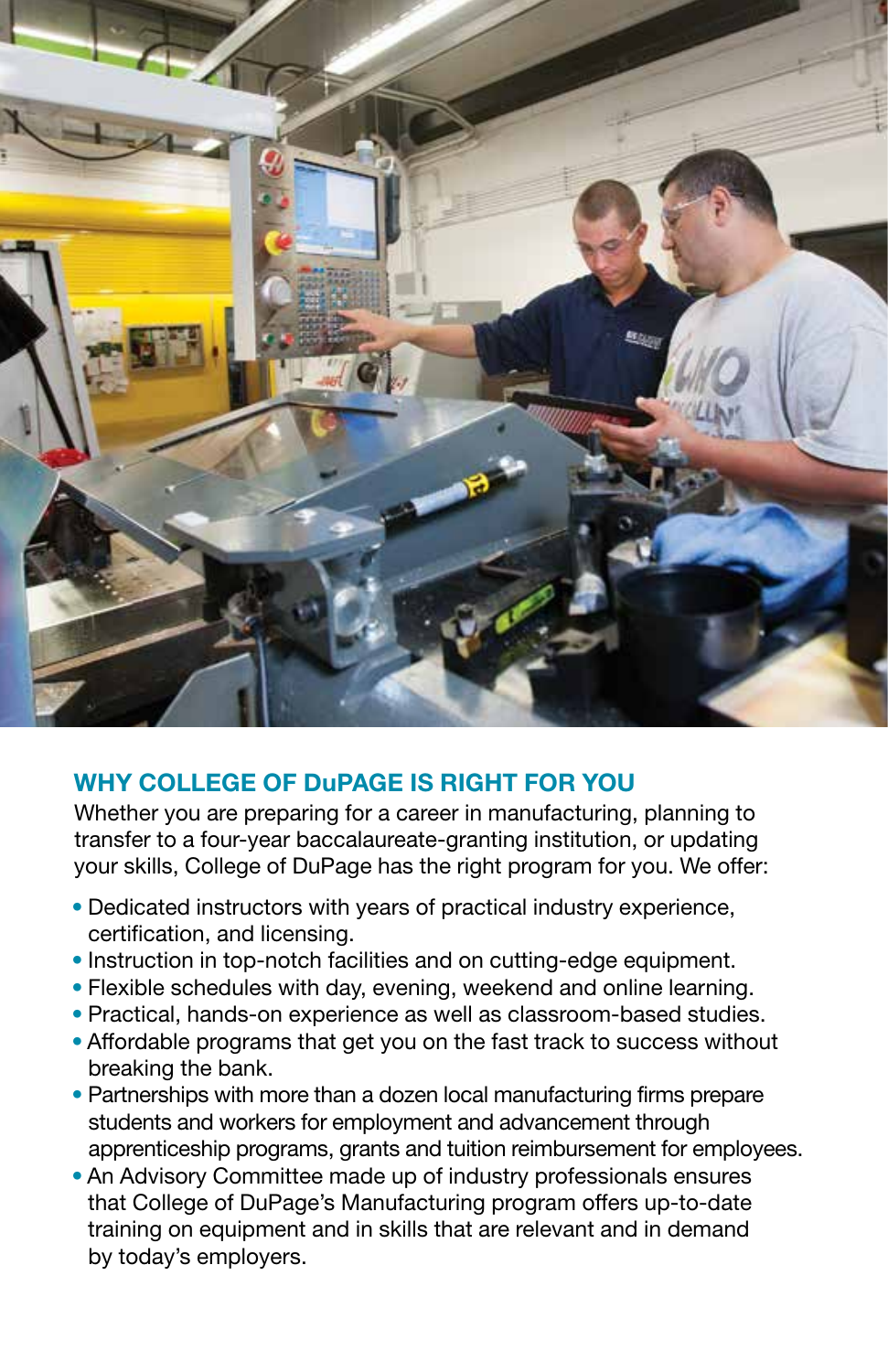# **ASSOCIATE IN APPLIED SCIENCE (A.A.S.) DEGREES IN MANUFACTURING**

The Manufacturing Technology program provides training in a wide variety of skill areas of product manufacturing and services. The four degree options in the program are Automated Manufacturing Systems, Drafting/ Design, Manufacturing Technology, and Manufacturing Engineering Technology.

#### **Automated Manufacturing Systems**

The Automated Manufacturing Systems A.A.S. degree program is designed to prepare the student for careers in computer-aided manufacturing, robotics and numerical control. Students in this program are required to complete 66 credits of coursework, which includes 40 credits in required occupational manufacturing classes, 6 credits in approved manufacturing electives, and 20 credits in required general education classes.

#### **Drafting/Design**

The Drafting/Design A.A.S. degree program prepares the student for careers in the drafting and computer-aided design areas. Students in this program are required to complete 65 credits of coursework, which includes 32 credits in required occupational manufacturing classes, 13 credits in approved manufacturing electives, and 20 credits in required general education classes.

#### **Manufacturing Technology**

The Manufacturing Technology A.A.S. degree program provides the student with a broad background in the areas of machining, drafting and fluid systems so as to prepare them for entry-level positions as machine operators, machine maintenance personnel and quality control personnel. Students in this program are required to complete 65 credits of coursework, which includes 29 credits in required occupational manufacturing classes, 16 credits in approved manufacturing electives, and 20 credits in required general education classes.

#### **Manufacturing Engineering Technology**

The Manufacturing Engineering Technology A.A.S. degree program prepares students for entry-level engineering technician positions in manufacturing. Students in this program are required to complete 65 credits of coursework, which includes 36 credits in required occupational manufacturing classes, 17 credits in math and science classes, and 12 credits in required general education classes.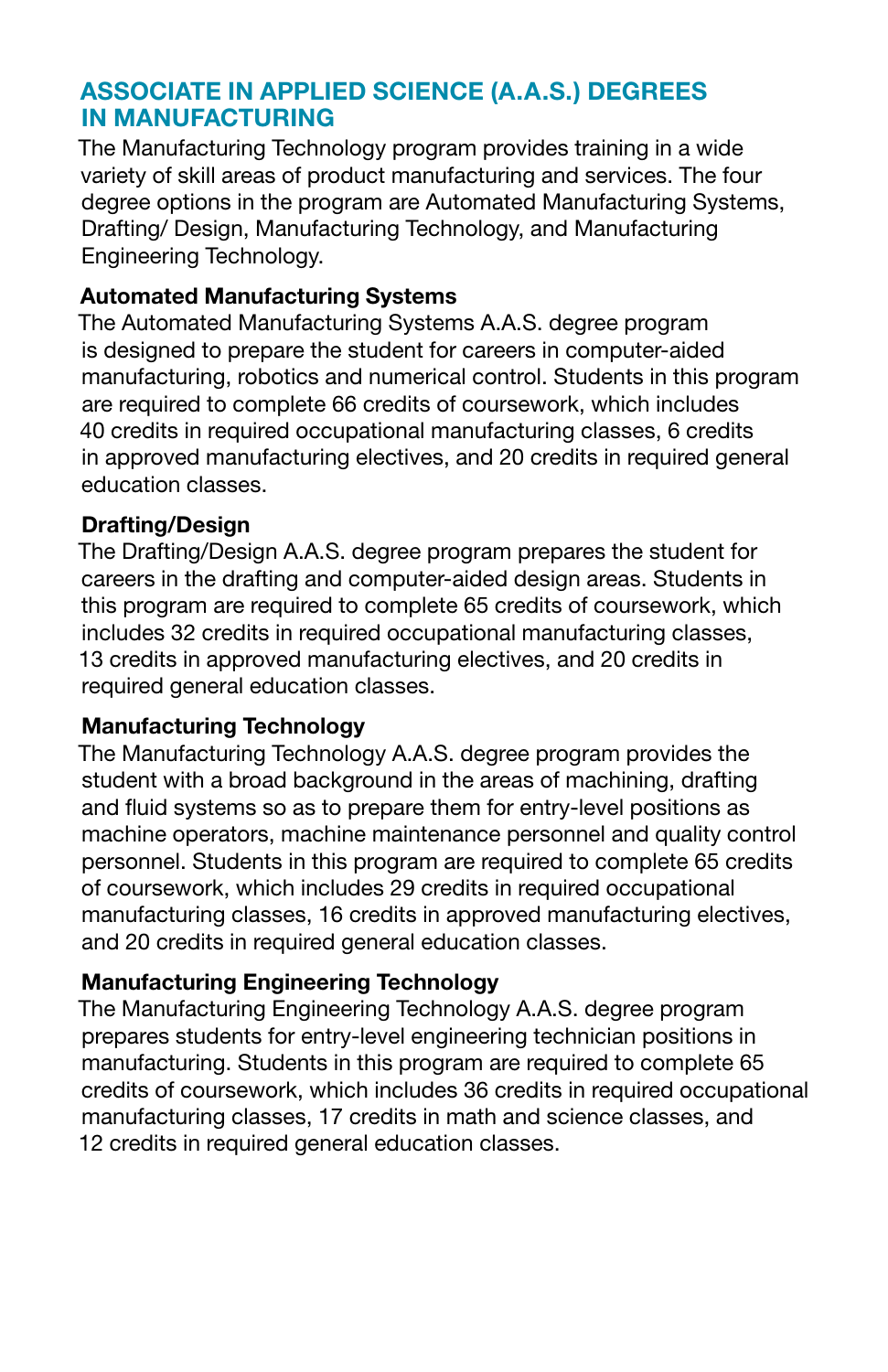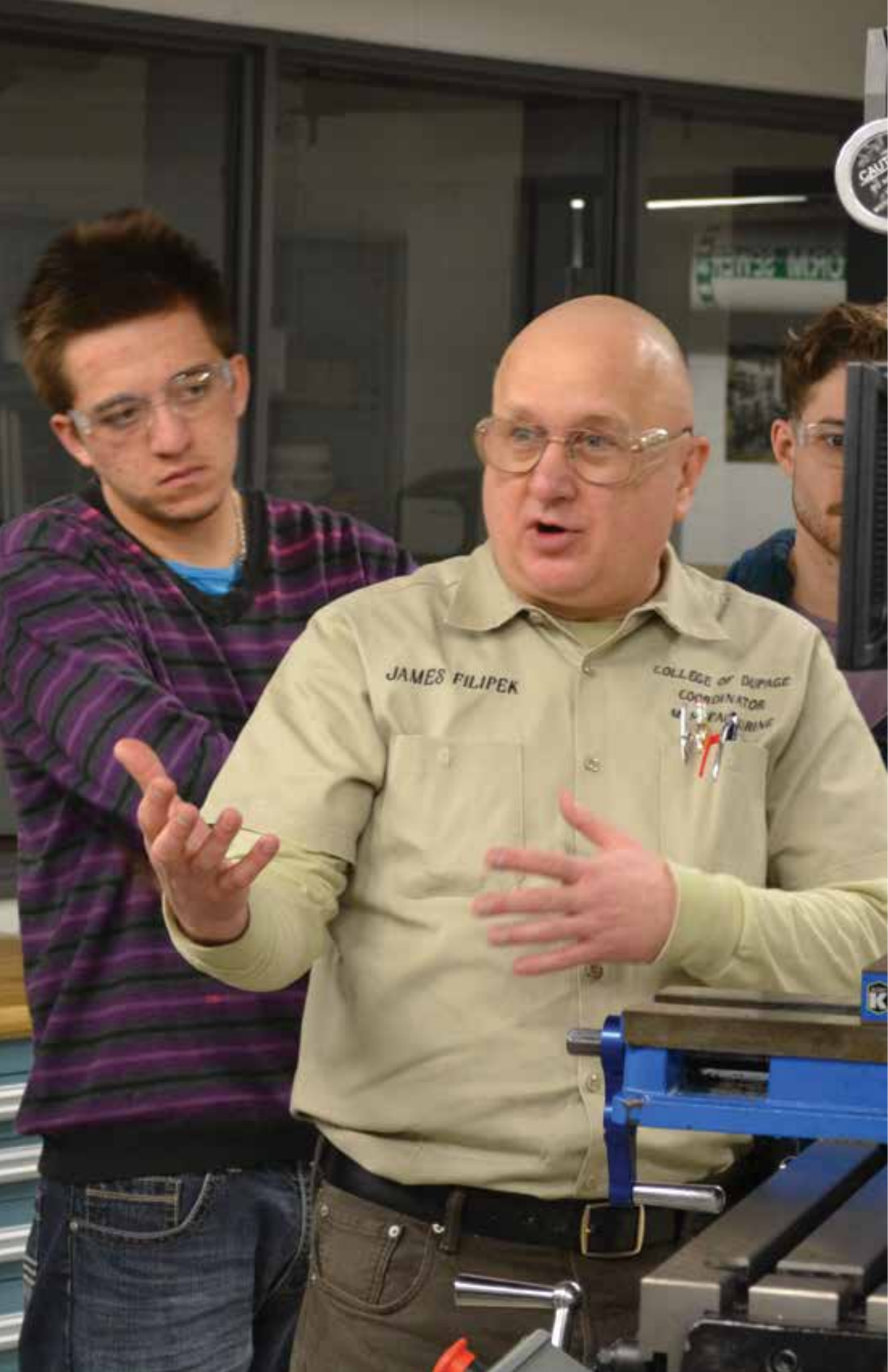# **CERTIFICATES IN MANUFACTURING TECHNOLOGY**

The Manufacturing Technology department at College of DuPage currently offers five certificate programs designed to enable students to train for entry-level positions and working professionals to upgrade skills.

Additional manufacturing elective courses are highly suggested as a way to gain additional exposure to advanced and emerging technologies, learn about systems not included in the required classes, and gain advantages over stiff competition in the job market.

#### **Automated Manufacturing Systems Certificate**

The Automated Manufacturing Systems certificate program prepares students for jobs or advancement in computer-aided manufacturing, robotics and numerical control. Students in this program are required to complete 35 credit hours of coursework in occupational manufacturing classes.

#### **Computer-Aided Design Certificate**

The Computer-Aided Design certificate program prepares students for jobs or advancement in industrial design, civil drafting, and computer-aided design technicians. Students in this program are required to complete 24 credits of coursework, which includes 18 credits in required computer-aided design and design classes, and 6 credits in approved elective classes.

#### **Computer Numeric Controlled (CNC) Operations Certificate**

The Computer Numeric Controlled Operations certificate program prepares students to work in the manufacturing industry as CNC operators. Students learn operations of (CNC) controlled machining and turning centers.

#### **Drafting/Design Certificate**

The Drafting/Design certificate program prepares students for jobs or advancement in the drafting and computer-aided design areas. Students in this program are required to complete 38 credits of design, mechanical and manufacturing-related coursework.

#### **Manufacturing Skills Standards Certificate**

The Manufacturing Skills Standards certificate program mirrors the skills and knowledge, as recognized by the Manufacturing Skills Standard Council (MSSC), for core competencies in front-line production and material handling work in the manufacturing industry. Students in this program are required to complete 7 credits in technical mechanics, quality control, and industrial safety.

#### **Manufacturing Technology Certificate**

The Manufacturing Technology certificate program prepares students for positions as machine operators, machine maintenance personnel and quality control personnel. Students in this program are required to complete 35 credits of coursework, which includes 29 credits in required manufacturing-related classes, and 6 credits in approved elective classes.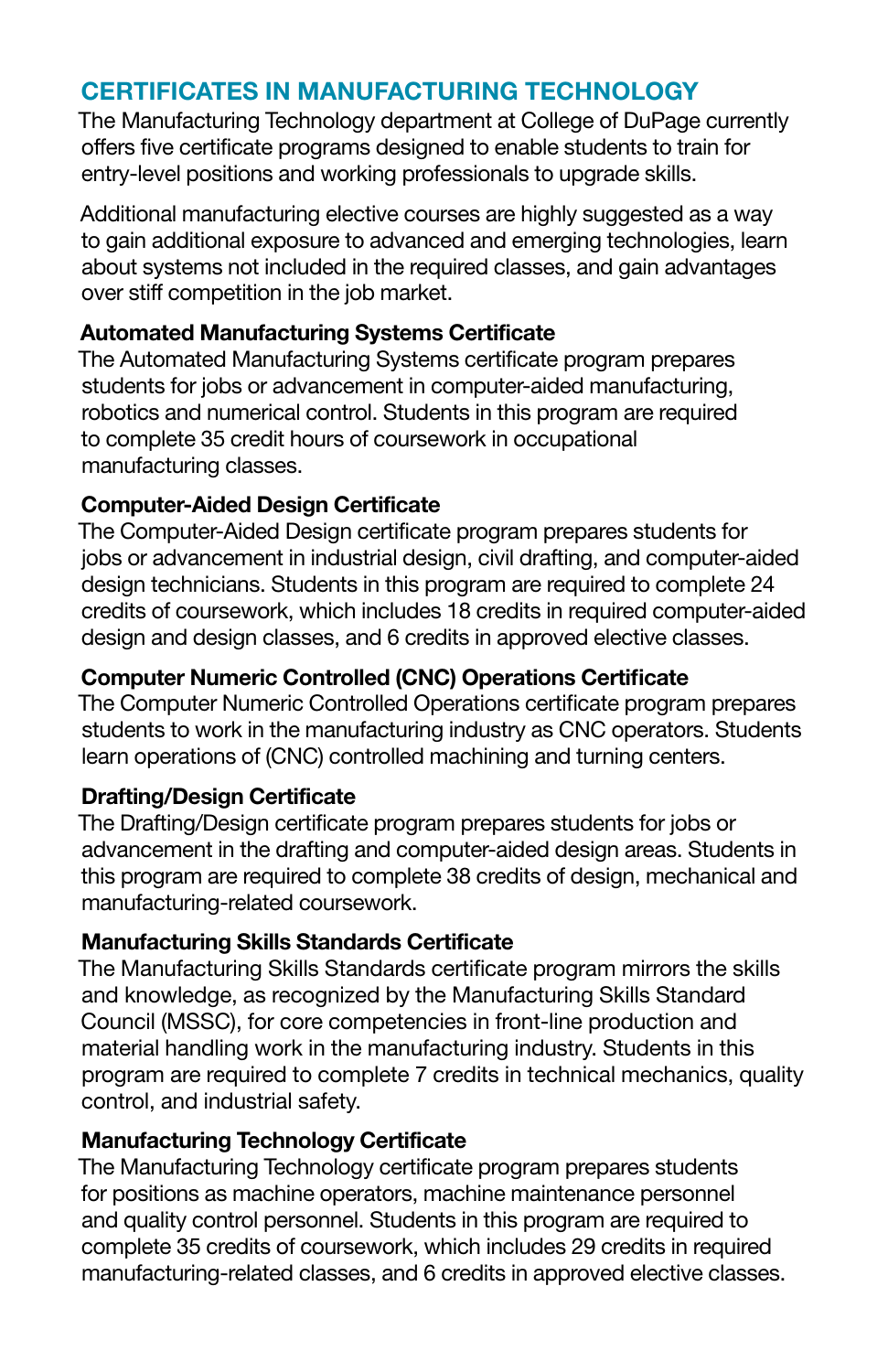

**"The Manufacturing program at College of DuPage gave me the opportunity to move into the future." —John Moyolt, Manufacturing program alumnus**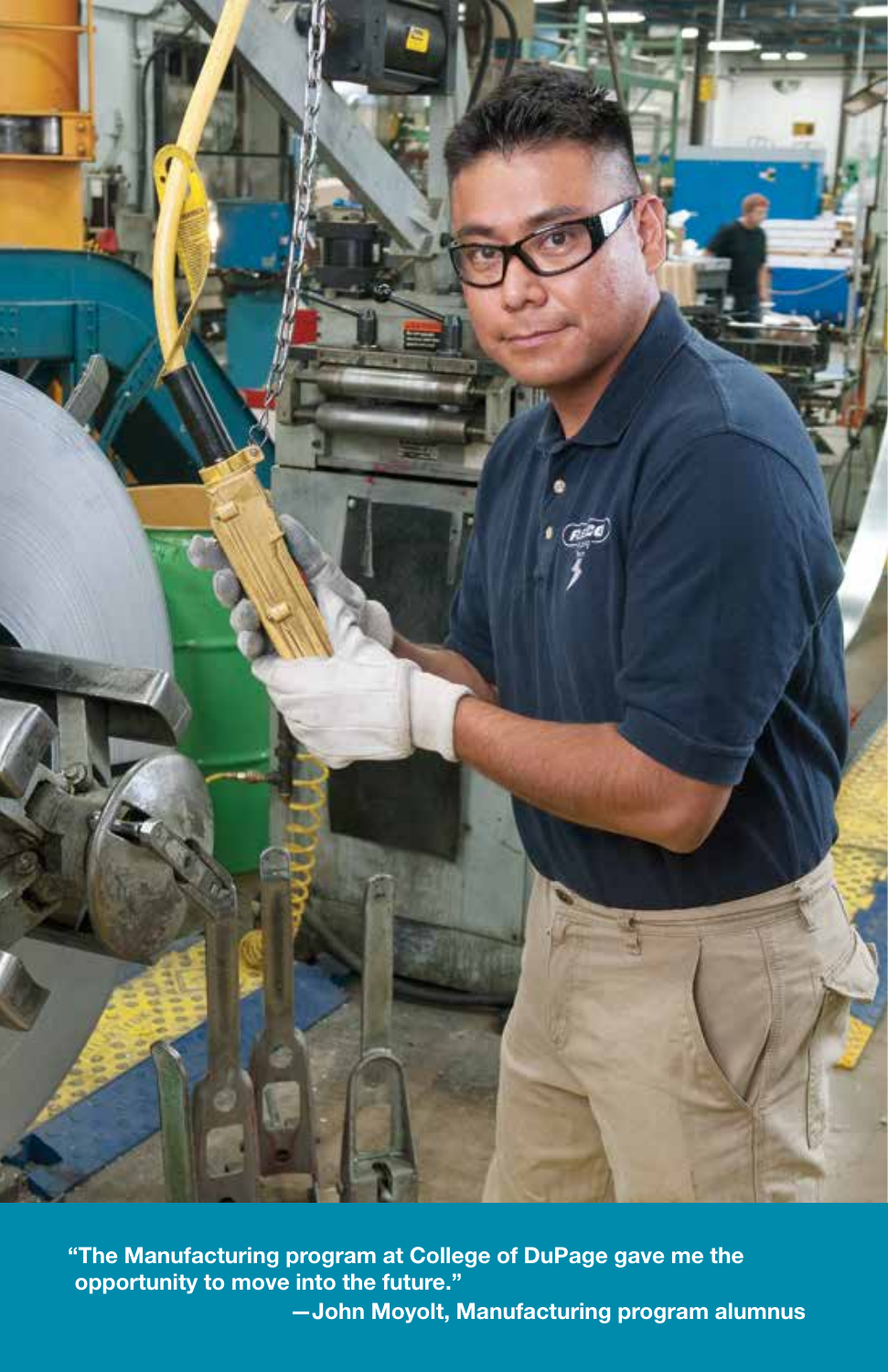

# **STATE-OF-THE-ART FACILITIES**

Facilities for the manufacturing program are housed in the Technical Education Center and feature the newest equipment in industry today. There are five HAAS CNC machining centers, a Milltronics machining center, four HAAS turning centers, a five-axis Machining Center, and a Mitutoyo Coordinate Measuring Machine. In addition, there is a full complement of quality, metrology, design/drafting and metallurgical equipment to provide students with the skills to be successful in the manufacturing industry.

# **AVAILABLE SCHOLARSHIPS**

Students who are planning to enroll in the Manufacturing Technology program may be qualified to receive a financial award through a variety of supported scholarships.

- **•** Edward R. Valintis Technology Scholarship
- **•** College of DuPage Foundation Returning Adult Scholarship
- **•** Magnetrol/Judy G. Stevenson Scholarship

Visit **cod.edu/scholarships** for requirements and a full list of available scholarships.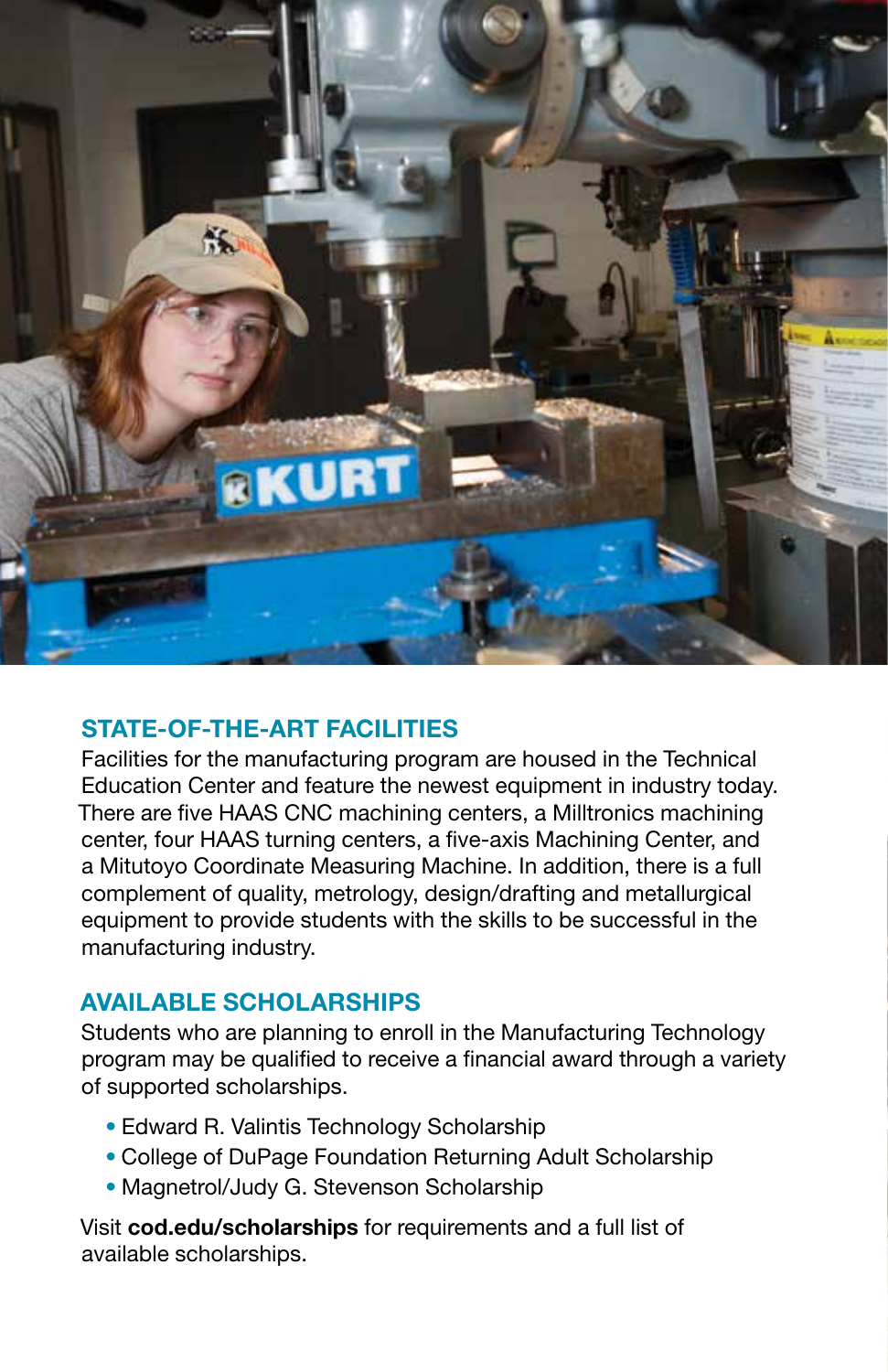# **TRANSFER OPPORTUNITIES**

The Illinois Articulation Initiative (IAI) facilitates the transfer of students from one Illinois institution to another. Both a general education core curriculum and a lower-division major recommendation course listing have been developed.

For more information on transfer opportunities at College of DuPage, visit **cod.edu/academics/transfer\_programs**.

#### **EMPLOYMENT OUTLOOK**

According to the Occupational Overview, EMSI Q2 2015 Data Set, metal and plastic worker positions will grow in DuPage County by 33.7 percent from 2015-2025. The Occupational Overview also states that the starting wage for workers is \$10.72 per hour with a median wage of \$16.42. The top 25 percent average \$27.84 per hour.

Local industries that recruit from College of DuPage provide higher wages than stated by the Occupational Overview. The starting wage for our students is between \$14-15 per hour. This can be influenced by a student's skill level and experience.

The best indicator for an occupational study is the contact between local industry and College of DuPage. Since the last program review we have averaged 60 inquires per year from companies looking for our students. This not only demonstrates the need for skilled people, but validates the quality of the program here at College of DuPage.

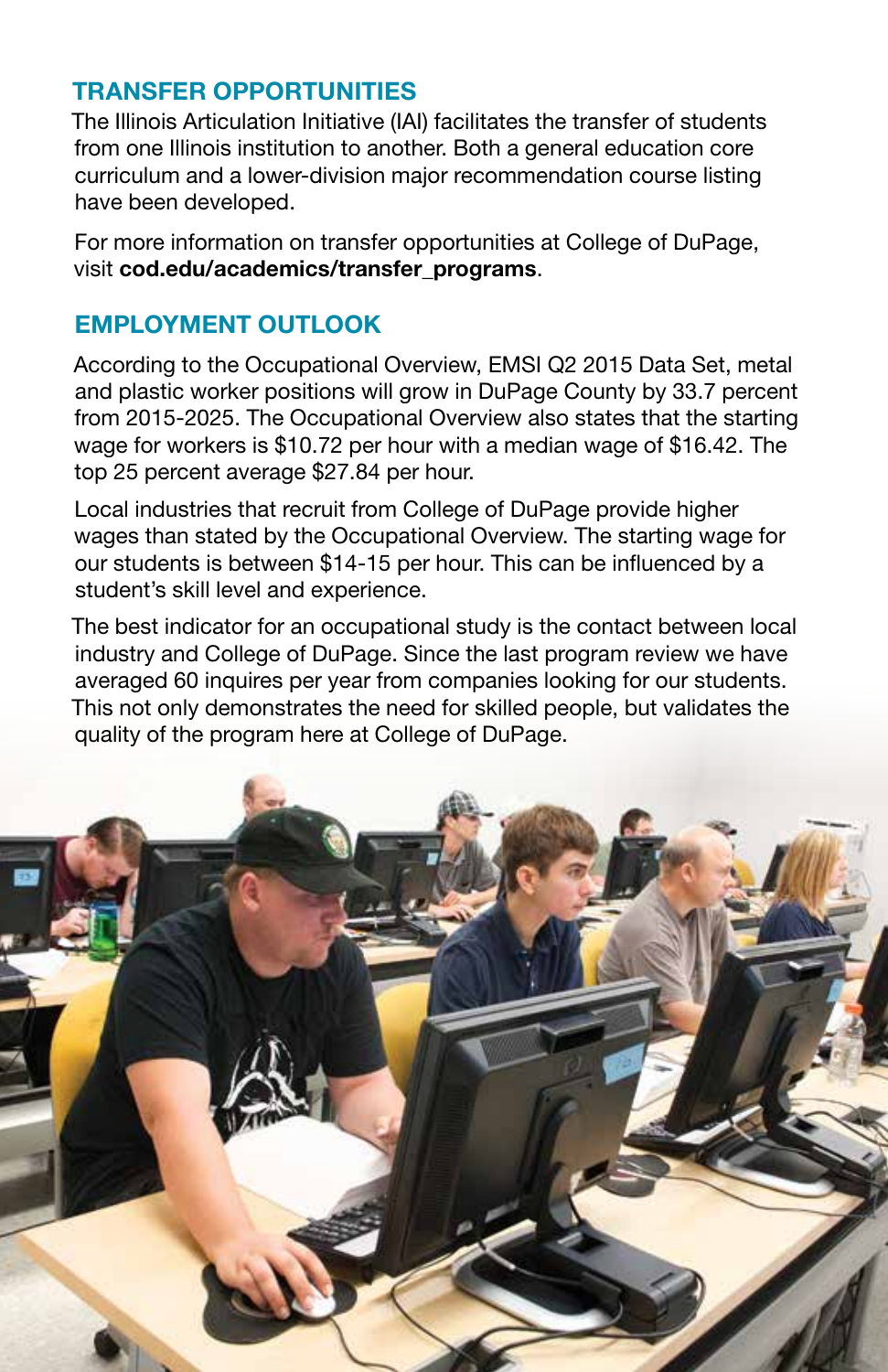#### **COMMON CAREERS FOR GRADUATES OF THE MANUFACTURING TECHNOLOGY PROGRAM**

- **• Computer-Aided Drafter:** Prepares detailed drawings of architectural designs and plans for buildings and structures according to specifications provided by an architect.
- **• Industrial Engineering Technician:** Applies engineering theory and principles to problems of industrial layout or manufacturing production, usually under the direction of engineering staff.
- **• Machine Operator:** Sets up and operates a variety of machine tools to fabricate, modify, or repair precision parts and instruments.
- **• Precision Equipment Repairer/Service Technician:** Repairs, maintains, or installs computers, automated teller machines, and electronic office machines, such as duplicating and fax machines.

**"We're thrilled with the manufacturing program at College of DuPage. The hands-on training the students receive allows them to immediately apply what they've learned on the job."**

**—Sarah Schindlbeck, Training Specialist, Flexco**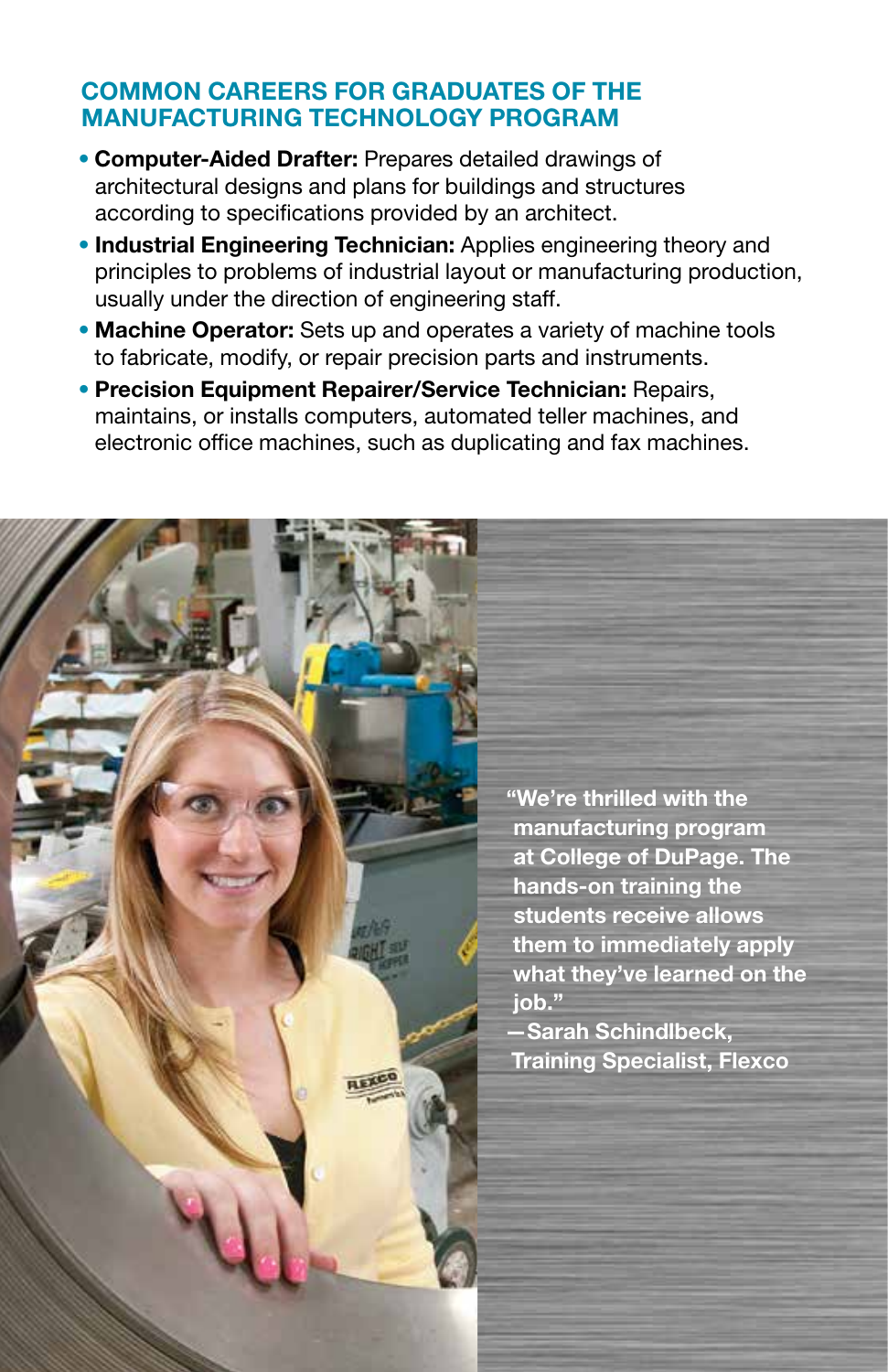

#### **GETTING STARTED**

If you are considering this program as an area of study:

- **•** Visit our website at **cod.edu/manufacturing**
- **•** Consult with a program coordinator, advisor, instructor or specialist:

**Jim Tumavich,** Program Coordinator Technical Education Center (TEC), (630) 942-2532, tumavich@cod.edu

**Tom Lanagan,** Program Faculty Technical Education Center (TEC), (630) 942-2038, lanagant@cod.edu

**Peter Deeman,** Program Advisor (630) 942-2259

**Bridget McFarland,** Program Support Specialist Technical Education Center (TEC), (630) 942-8419, mcfarl@cod.edu

The College will not discriminate in its programs and activities on the basis of race, color, religion, creed, ancestry, marital status, sexual orientation, arrest record, military status or unfavorable military discharge, citizenship status, or physical or mental handicap or disability.

For ADA accommodations, call (630) 942-2141 (voice) or (630) 858-9692 (TDD). Please call two weeks in advance.

For individuals who need language assistance, please contact Campus Central at (630) 942-2380.